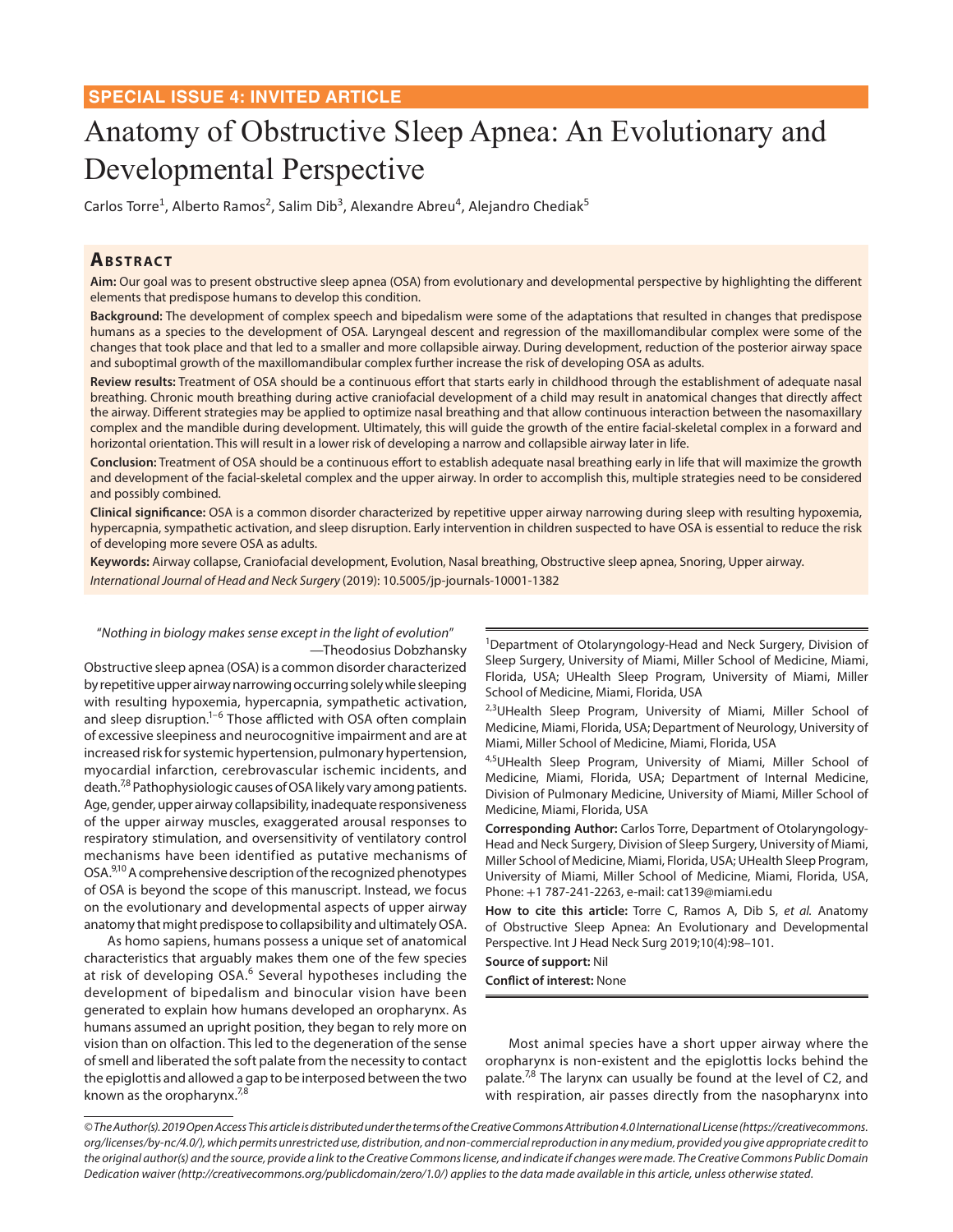the larynx. Swallowing entails shuttling of food and/or saliva under the soft palate and around the epiglottis such that the bolus directly enters the hypopharynx.<sup>7</sup> Humans on the contrary have a floppy and distensible oropharynx that is partially supported by bone and is filled with soft tissue. Adult humans have a short palate with a 2–4 cm oropharynx and a larynx that has descended to the level of C6.<sup>9,10</sup> Air passes from the nasopharynx, through the oropharynx, and into the laryngeal inlet. Food also passes through the oropharynx before entering the hypopharynx. In most animals, the tongue is confined to the oral cavity, whereas in humans, the loss of epiglottis lock allowed the tongue to be incorporated into the upper airway in order to protect the descended larynx from aspiration and to modulate speech.<sup>10</sup>

Humans are also the only animals capable of producing complex speech. For optimal speech production, there needs to be a 1:1 ratio between the horizontal and vertical segments of the supralaryngeal vocal tract, which necessitates that the oral and pharyngeal cavities have an equal length.<sup>11</sup> In order to create this 1:1 ratio between the oral and the pharyngeal airway, there was an anterior migration of the foramen magnum and a regression of the maxillomandibular complex aiming to shorten the face. $6,11$ The regression of the skeletal complex came at the expense of teeth. Compared to other monkey species such as the chimpanzee that can have up to 44 teeth, humans just have 32 teeth.<sup>12</sup> This adaptation led to retroposition of the tongue and narrowing of the airway, thereby facilitating upper airway obstruction by the tongue. Given the relatively smaller human upper airway, there may not be enough room to accommodate other structures such as the palatine and lingual tonsils, which may also become obstructive elements in the upper airways. This is particularly important during sleep as sleep induced loss of upper airway motor tone further narrows and may compromise the airway lumen.

With this is mind, we should visualize the problem of OSA as a continuum that starts early in childhood and may continue into adulthood if the appropriate steps are not taken to address different problems that contribute to the development of this condition. The current practice guidelines for the treatment of pediatric OSA recommend adenotonsillectomy as the first line treatment for children with OSA and adenotonsillar hypertrophy.<sup>13</sup> Treatment with continuous positive airway pressure (CPAP) is recommended if adenotonsillectomy is not performed of if OSA persists postoperatively.13 These practice guidelines make no mention of other anatomical issues that also need to be addressed in order to optimize craniofacial and airway development of the child and to prevent OSA relapse after successful adenotonsillectomy.

Several studies that have looked at the recurrence of OSA after adenotonsillectomy in children have shown that a significant number of patient experience recurrence of their OSA after initial normalization of the apnea-hypopnea index (AHI) postoperatively.14 Age has been identified as the most important risk factor for OSA recurrence, which can be partly explained by the significant reduction in the posterior airway as the child transitions into puberty.15 The nasomaxillary complex continuously grows from infancy through the prepubertal period and until the completion of puberty. In fact, maximal orofacial growth takes place during the first 2 years of life, and already by 6 years of age, nearly 60% of the adult face has developed.<sup>16,17</sup> Since the human upper airway and all its components are directly connected to the maxillo-mandibular complex of the face, it is essential to create the right conditions for optimal growth and development of the facial-skeleton in order to reduce airway instability and collapsibility.

Chronic mouth breathing during active craniofacial development of a child may result in anatomical changes that directly affect the airway.<sup>17,18</sup> Prior investigations of children with chronic mouth breathing have shown a correlation with abnormal orofacial growth. The continuous interaction between the nasomaxillary complex and the mandible during nasal breathing is important to guide the growth of the entire facial-skeletal complex in a forward and horizontal orientation. This interaction lessens the angulation of the occlusal plane, which shortens the vertical airway length, creates intraoral space to accommodate the tongue, leads to a shorter soft palate, and potentially improves the function of airway dilator muscles to help maintain the airway open.<sup>19,20</sup> Therefore, it is reasonable to consider that continuous nasal breathing might favorably affect craniofacial and airway development in a child which in turn would enhance upper airway size and collapsibility.

Nasal obstruction is related to OSA in several ways: (1) reduces airflow through the collapsible airway, therefore increasing upper airway resistance, (2) forces patients to become oral breathers during sleep, which leads to narrowing of the airway, and (3) interferes with the nasal reflexes that stimulate ventilation.<sup>21,22</sup> Systematic evaluation of nasal obstruction remains challenging due to the high number of factors that contribute to this problem. In most settings, nasal examination is limited to the evaluation of the anterior septum, internal nasal valve angle, and inferior turbinate size. Frequently, there will not be any findings in this limited examination of the anterior nasal cavity that correlate with the severity of the symptoms seen in patient complaining of nasal obstruction.

Traditional approaches to maximize nasal breathing in the pediatric patient include medical treatment of nasal allergies, reduction of the inferior turbinates' size, adenoidectomy, and septoplasty. However, it is also important to consider that continuous oral breathing often leads to a transverse maxillary skeletal deficiency that deepens the palatal arch. The resulting narrow maxilla with a high arched palate has been correlated with increased nasal airflow resistance and with increased potential of developing OSA as an adult. $^{23}$ 

Chronic mouth breathing leads to a repetitive cycle where "under-ventilation" of the nose leads to the accumulation of inflammatory cells in the nasal mucosa and further promotes nasal resistance.<sup>24</sup> The same anatomic disturbances in orofacial growth that result from chronic oral breathing, in particular the narrowing of the dental arches, may also compress the nasal septum in a cephalocaudal orientation, thus causing further nasal obstruction as a result of deviation of the nasal septum.<sup>25</sup> It is for this reason that other approaches such as non-surgical maxillary expansion and frenuloplasty in combination with myofunctional therapy may play an important role in the management of pediatric OSA. These therapies help reduce the potential for mouth breathing and encourage craniofacial skeletal development that enhances upper airway size and stability of the child.

It is estimated that 4.8% of newborns are born with a short lingual frenulum also known as ankyloglossia.<sup>26</sup> Limited tongue mobility as results of a short lingual frenulum prevents the tongue from elevating and pushing against the palate during deglutition, thus preventing it from acting as natural maxillary distractor to maximize palatal width and shape.<sup>27</sup> Different oral functions such as sucking, swallowing, and mastication are also critical to continuously stimulate the inter-maxillary cartilage from birth until 13–15 years of age. While active, this synchondrosis will allow facial growth through an osteochondral ossification mechanism.<sup>28</sup> By restricting tongue mobility, ankyloglossia may have a negative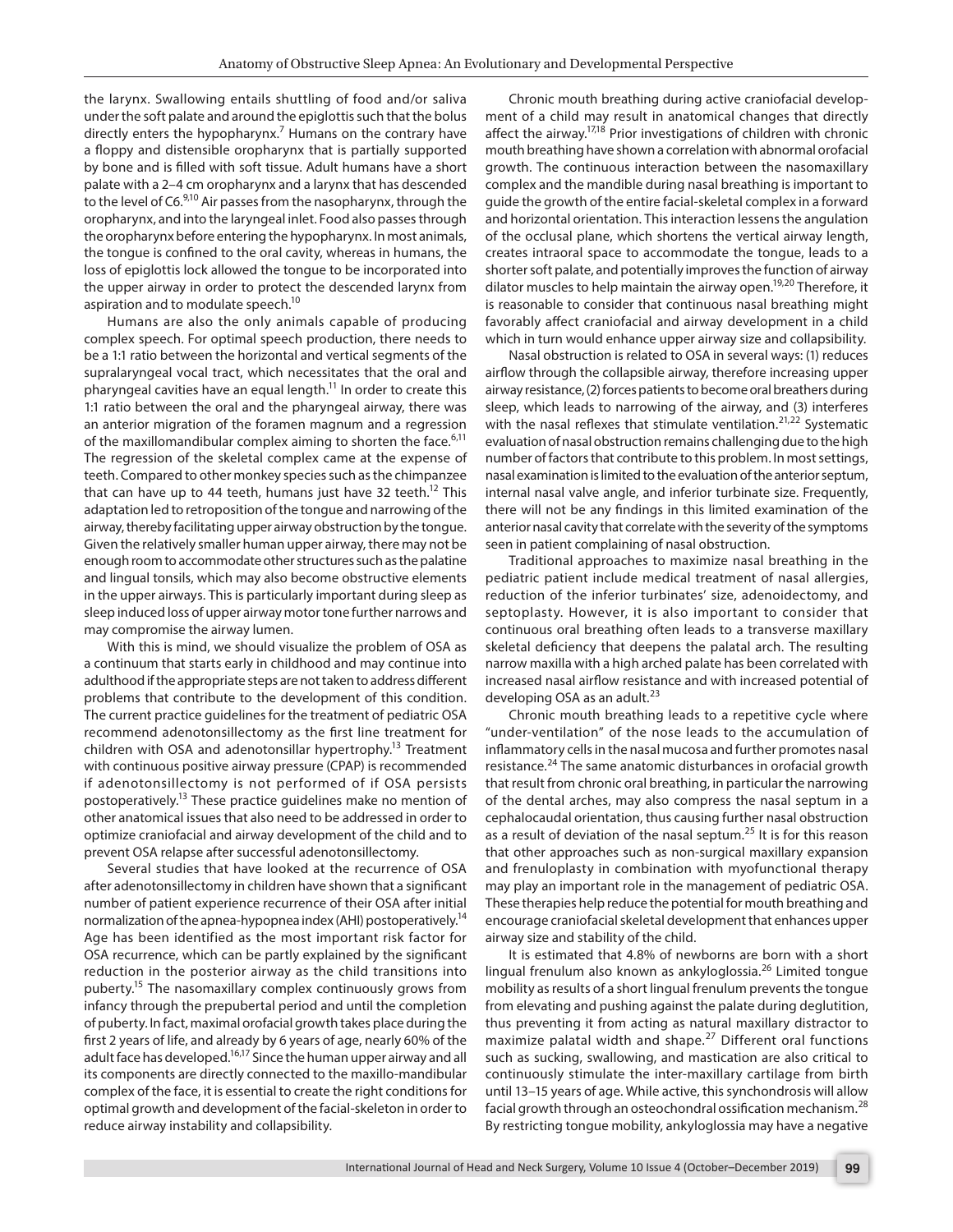impact on these critical oral functions and further reduce palatal width, which may lead to a constricted nasal cavity that forces patients to breathe through their mouth and subsequently develop  $OSA.^{29,30}$ 

Identification of a high arched/narrow palate and the different elements that may contribute to this anatomical configuration is critical in the management of pediatric OSA. Rapid maxillary expansion (RME) has been shown to be highly effective in the management of pediatric OSA, alone and in combination with other procedures.31,32 Camacho et al. published a large systematic review of 314 children with high arched palates where he showed significant reduction in the AHI and improvement in the lowest oxygen saturation (LSAT) following RME. They also noted that the AHI improved more in children with previous adenotonsillectomy or with small tonsils.<sup>33</sup> In another study published by Pirelli et al.,<sup>31</sup> pediatric patients with OSA experienced normalization of their AHI after a mean cross-sectional expansion of the maxilla of 4.32  $\pm$  0.7 mm.<sup>31</sup> In a follow-up study of these same patients 12 years later, 23 of them demonstrated maintenance and stability of the expansion and no recurrence of OSA.<sup>32</sup> Additionally, other studies have used rhinometry to show how maxillary expansion reduces nasal airflow resistance.34,35 When RME is done in combination with adenotonsillectomy, the order of the procedures has not been shown to affect the outcome.<sup>36</sup>

Equally important is to address other problems such as ankyloglossia and poor oral functions that may have originally contributed to narrowing of the palate, and that if not addressed may lead to relapse of the expansion achieved after RME completion.30 Skeletal development that may impact upper airway size and collapsibility continues until the end of puberty, which is why correcting these other issues is so important. $37$  Previous studies have shown that the release of a short lingual frenulum in combination with myofunctional therapy may provide some benefits in the management of OSA.38 Functional classification of ankyloglossia based on tongue range of motion has previously been described.<sup>39</sup> The potential benefit of releasing a short lingual frenulum may be in that it facilitates the execution of myofunctional therapy exercises, which target the facial and tongue muscles used to perform critical oral functions such as chewing, sucking, and swallowing that help maintain the normal width and shape of the palate. In addition, these exercises help reinforce the normal position of the tongue in the mouth, which normally rests with its tip placed against the hard palate, just behind the front teeth.<sup>29</sup>

Previous studies have shown that myofunctional therapy in children also reduces mouth breathing, which in turn helps control OSA.40 Nasal breathing during sleep is essential to stimulate adequate ventilation, to activate reflexes that help maintain the tonicity of the muscles that stabilize the upper airway, and to avoid the airway instability that results from mouth breathing. $41$ Addressing mouth breathing during sleep is essential. Especially, when at birth the child spends nearly 80% of the time asleep, and at 6 years of age, they still continue to spend up to 25% of the time sleeping.<sup>42</sup> Normal individuals spend 96% of their sleep time breathing through the nose.<sup>43</sup> Studies in normal children between 4 years and 6 years of age showed that mouth breathing comprised an average of 4% (range 0–10%) of their sleep time.

As humans enter adulthood, factors such as obesity and histological changes of the airway tissues may further compromise the size and collapsibility of the airway.<sup>44</sup> These are coupled to the comprised development of the airway during childhood, which facilitate the development of OSA as an adult. Some of the craniofacial variables commonly found in patients with OSA include: (1) increased distance of the hyoid bone from the mandibular plane, (2) decreased mandibular and maxillary projection, (3) downward and posterior rotation of facial development, and (4) increased vertical length of the upper airway.<sup>19,20</sup> All these result from normal human evolution leading to laryngeal descent and development of the oropharynx, but also from not properly addressing issues that impair craniofacial growth and development early in life.

In conclusion, early intervention in children suspected to have OSA is essential to reduce the risk of developing more severe OSA as adults. It is important to note that in pediatric patients with adenotonsillar hypertrophy and OSA, adenotonsillectomy will likely correct the problem in the short term, but that other issues also need to be addressed to prevent recurrence of the problem as the child continues to grow. With this in mind, treatment of OSA should be a continuous effort to establish adequate nasal breathing early in life that will maximize the growth and development of the facialskeletal complex and the upper airway. In order to accomplish this, multiple strategies need to be considered and possibly combined.

## **AUTHOR CONTRIBUTION**

All authors met the four criteria for authorship established by the International Committee of Medical Journal Editors: Carlos Torre was responsible for the conception, design, and drafting the work, revising the work and reviewing the manuscript. Alejandro Chediak, Alberto Ramos, Salim Dib, and Alexandre Abreu had substantial contributions drafting the work, revising the work and reviewing the manuscript. All authors provided final approval of the version to be published and agreed to be accountable for all aspects of the work in ensuring including the accuracy and/or integrity of the work.

#### **Re f e r e n c e s**

- 1. Young T, Palta M, Dempsey J, et al. The occurrence of sleep-disordered breathing among middle-aged adults. N Engl J Med 1993;328: 1230–1235. DOI: 10.1056/NEJM199304293281704.
- 2. Yaggi HK, Concato J, Kernan WN, et al. Obstructive sleep apnea as a risk factor for stroke and death. N Engl J Med 2005;353:2034–2041. DOI: 10.1056/NEJMoa043104.
- 3. Shahar E, Whitney CW, Redline S, et al. Sleep-disordered breathing and cardiovascular disease: cross-sectional results of the Sleep Heart Health Study. Am J Respir Crit Care Med 2001;163(1):19–25. DOI: 10.1164/ajrccm.163.1.2001008.
- 4. Eckert D, White D, Jordan A, et al. Defining Phenotypic Causes of Obstructive Sleep Apnea. Identification of Normal Therapeutic Targets. Am J Respir Crit Care Med 2013;188:996–1004. DOI: 10.1164/ rccm.201303-0448OC.
- 5. Edwards BA, Wellmam A, Sands SA, et al. Obstructive Sleep Apnea in Older Adults Is a Distinctly Different Pathological Phenotype. Sleep 2014;37(7):1227–1236. DOI: 10.5665/sleep.3844.
- 6. Davidson T. The Great Leap Forward: the anatomic basis for the acquisition of speech and obstructive sleep apnea. Sleep Med 2003;4(3):185–194. DOI: 10.1016/S1389-9457(02)00237-X.
- 7. Negus V. The comparative anatomy and physiology of the respiratory tract in relation to clinical problems. Ann R Coll Surg Engl 1955;16(5):281–304.
- 8. Lieberman D, McCarthy R, Hiiemae K. Ontogeny of postnatal hyoid and larynx descent in humans. Arch Oral Biol 2001;46(2):117–128. DOI: 10.1016/S0003-9969(00)00108-4.
- Barsh L. The Origin of Pharyngeal Obstruction during Sleep. Sleep Breath 1999;3(1):17–22. DOI: 10.1007/s11325-999-0017-4.
- Hendricks J, Kline L, Kovalski R. The English bulldog: a natural model of sleep-disordered breathing. J Appl Physiol 1985;63(4):1344–1350. DOI: 10.1152/jappl.1987.63.4.1344.